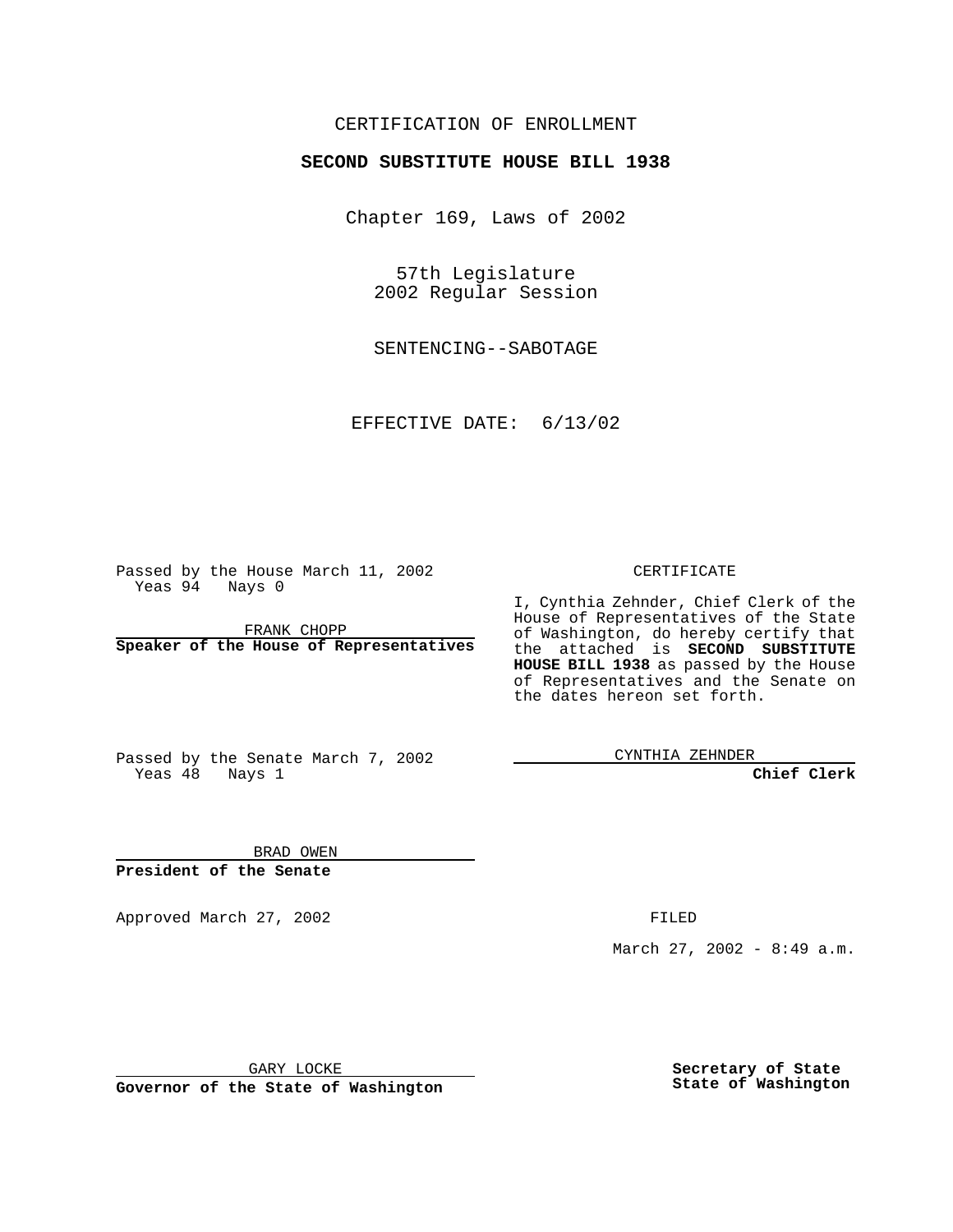## **SECOND SUBSTITUTE HOUSE BILL 1938** \_\_\_\_\_\_\_\_\_\_\_\_\_\_\_\_\_\_\_\_\_\_\_\_\_\_\_\_\_\_\_\_\_\_\_\_\_\_\_\_\_\_\_\_\_\_\_

\_\_\_\_\_\_\_\_\_\_\_\_\_\_\_\_\_\_\_\_\_\_\_\_\_\_\_\_\_\_\_\_\_\_\_\_\_\_\_\_\_\_\_\_\_\_\_

## AS AMENDED BY THE SENATE

Passed Legislature - 2002 Regular Session

#### **State of Washington 57th Legislature 2002 Regular Session**

**By** House Committee on Criminal Justice & Corrections (originally sponsored by Representatives Pearson, Sump, Doumit, Jackley, Pennington, Mulliken, Boldt, Schoesler and Buck)

Read first time . Referred to Committee on .

 AN ACT Relating to sabotage resulting in damage to land, facilities, and property; and amending RCW 9.94A.535.

BE IT ENACTED BY THE LEGISLATURE OF THE STATE OF WASHINGTON:

 **Sec. 1.** RCW 9.94A.535 and 2001 2nd sp.s. c 12 s 314 are each amended to read as follows:

 The court may impose a sentence outside the standard sentence range for an offense if it finds, considering the purpose of this chapter, that there are substantial and compelling reasons justifying an exceptional sentence. Whenever a sentence outside the standard sentence range is imposed, the court shall set forth the reasons for its decision in written findings of fact and conclusions of law. A sentence outside the standard sentence range shall be a determinate sentence unless it is imposed on an offender sentenced under RCW 9.94A.712. An exceptional sentence imposed on an offender sentenced under RCW 9.94A.712 shall be to a minimum term set by the court and a maximum term equal to the statutory maximum sentence for the offense of conviction under chapter 9A.20 RCW.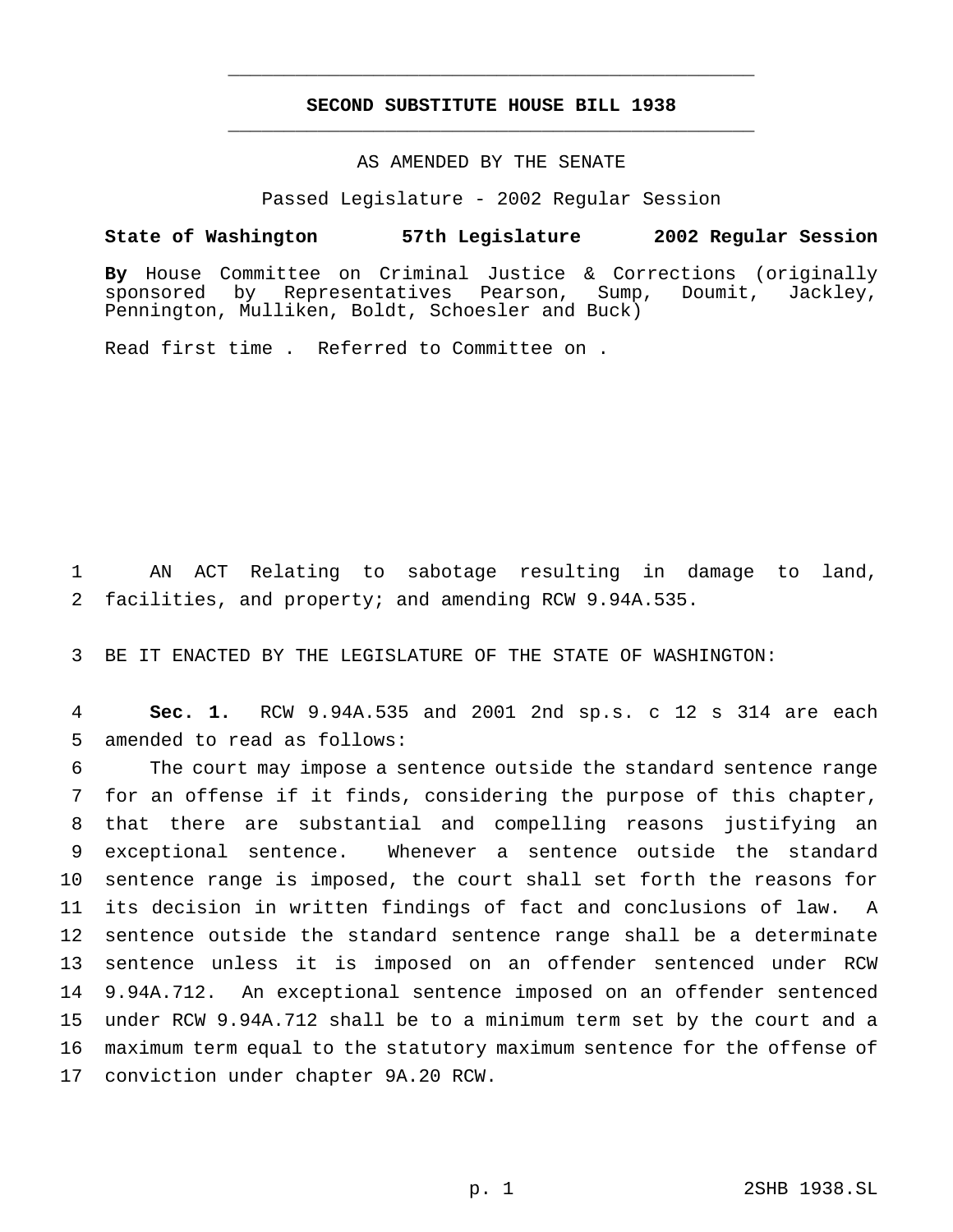If the sentencing court finds that an exceptional sentence outside the standard sentence range should be imposed, the sentence is subject to review only as provided for in RCW 9.94A.585(4).

 A departure from the standards in RCW 9.94A.589 (1) and (2) governing whether sentences are to be served consecutively or concurrently is an exceptional sentence subject to the limitations in this section, and may be appealed by the offender or the state as set forth in RCW 9.94A.585 (2) through (6).

 The following are illustrative factors which the court may consider in the exercise of its discretion to impose an exceptional sentence. The following are illustrative only and are not intended to be exclusive reasons for exceptional sentences.

(1) Mitigating Circumstances

 (a) To a significant degree, the victim was an initiator, willing participant, aggressor, or provoker of the incident.

 (b) Before detection, the defendant compensated, or made a good faith effort to compensate, the victim of the criminal conduct for any damage or injury sustained.

 (c) The defendant committed the crime under duress, coercion, threat, or compulsion insufficient to constitute a complete defense but which significantly affected his or her conduct.

 (d) The defendant, with no apparent predisposition to do so, was induced by others to participate in the crime.

 (e) The defendant's capacity to appreciate the wrongfulness of his or her conduct, or to conform his or her conduct to the requirements of the law, was significantly impaired. Voluntary use of drugs or alcohol is excluded.

 (f) The offense was principally accomplished by another person and the defendant manifested extreme caution or sincere concern for the safety or well-being of the victim.

 (g) The operation of the multiple offense policy of RCW 9.94A.589 results in a presumptive sentence that is clearly excessive in light of the purpose of this chapter, as expressed in RCW 9.94A.010.

 (h) The defendant or the defendant's children suffered a continuing pattern of physical or sexual abuse by the victim of the offense and the offense is a response to that abuse.

(2) Aggravating Circumstances

 (a) The defendant's conduct during the commission of the current offense manifested deliberate cruelty to the victim.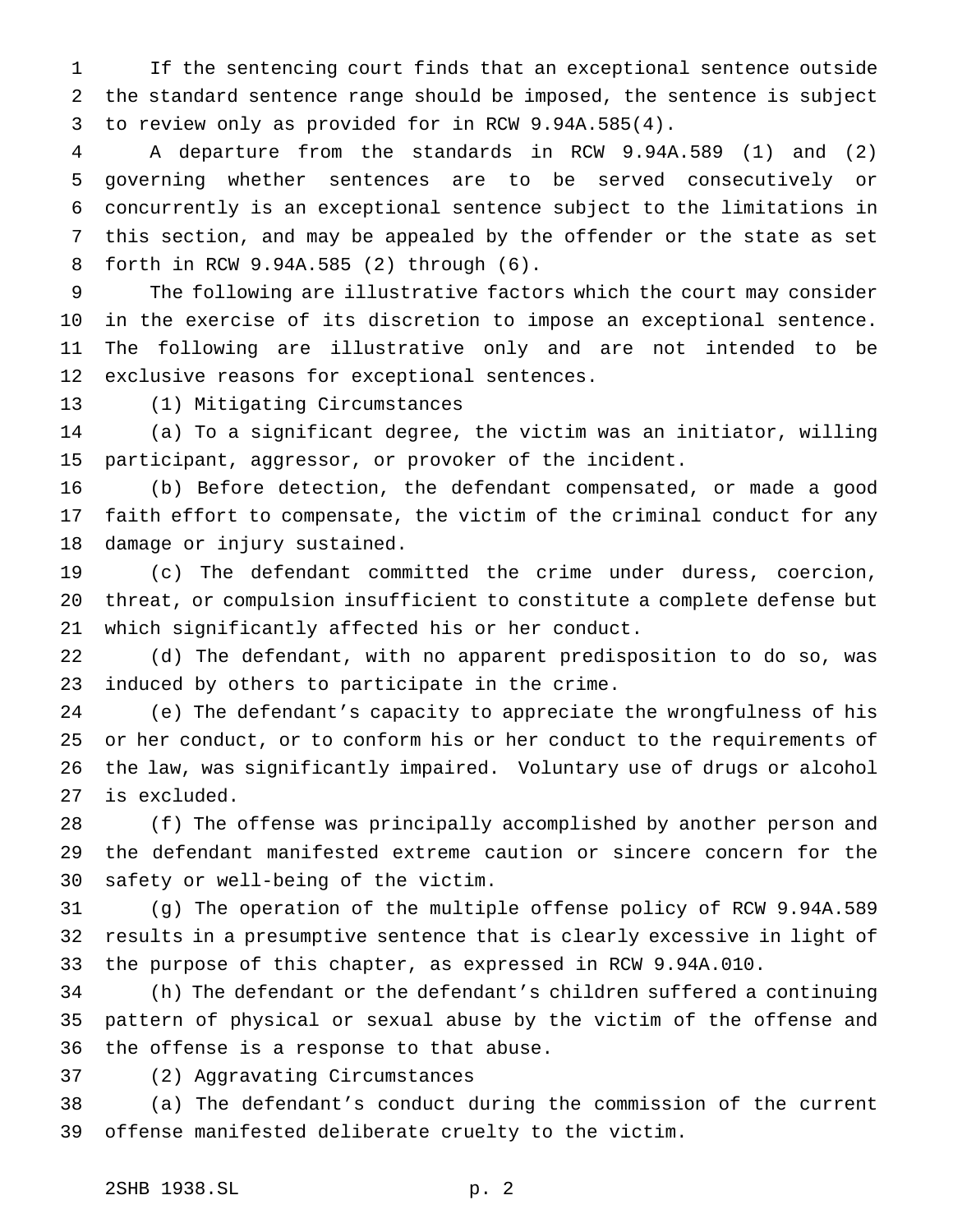(b) The defendant knew or should have known that the victim of the current offense was particularly vulnerable or incapable of resistance due to extreme youth, advanced age, disability, or ill health.

 (c) The current offense was a violent offense, and the defendant knew that the victim of the current offense was pregnant.

 (d) The current offense was a major economic offense or series of offenses, so identified by a consideration of any of the following factors:

 (i) The current offense involved multiple victims or multiple incidents per victim;

 (ii) The current offense involved attempted or actual monetary loss 12 substantially greater than typical for the offense;

 (iii) The current offense involved a high degree of sophistication or planning or occurred over a lengthy period of time; or

 (iv) The defendant used his or her position of trust, confidence, or fiduciary responsibility to facilitate the commission of the current offense.

 (e) The current offense was a major violation of the Uniform Controlled Substances Act, chapter 69.50 RCW (VUCSA), related to trafficking in controlled substances, which was more onerous than the typical offense of its statutory definition: The presence of ANY of the following may identify a current offense as a major VUCSA:

 (i) The current offense involved at least three separate transactions in which controlled substances were sold, transferred, or possessed with intent to do so;

 (ii) The current offense involved an attempted or actual sale or transfer of controlled substances in quantities substantially larger than for personal use;

 (iii) The current offense involved the manufacture of controlled substances for use by other parties;

 (iv) The circumstances of the current offense reveal the offender to have occupied a high position in the drug distribution hierarchy;

 (v) The current offense involved a high degree of sophistication or planning, occurred over a lengthy period of time, or involved a broad geographic area of disbursement; or

 (vi) The offender used his or her position or status to facilitate the commission of the current offense, including positions of trust, confidence or fiduciary responsibility (e.g., pharmacist, physician, or other medical professional).